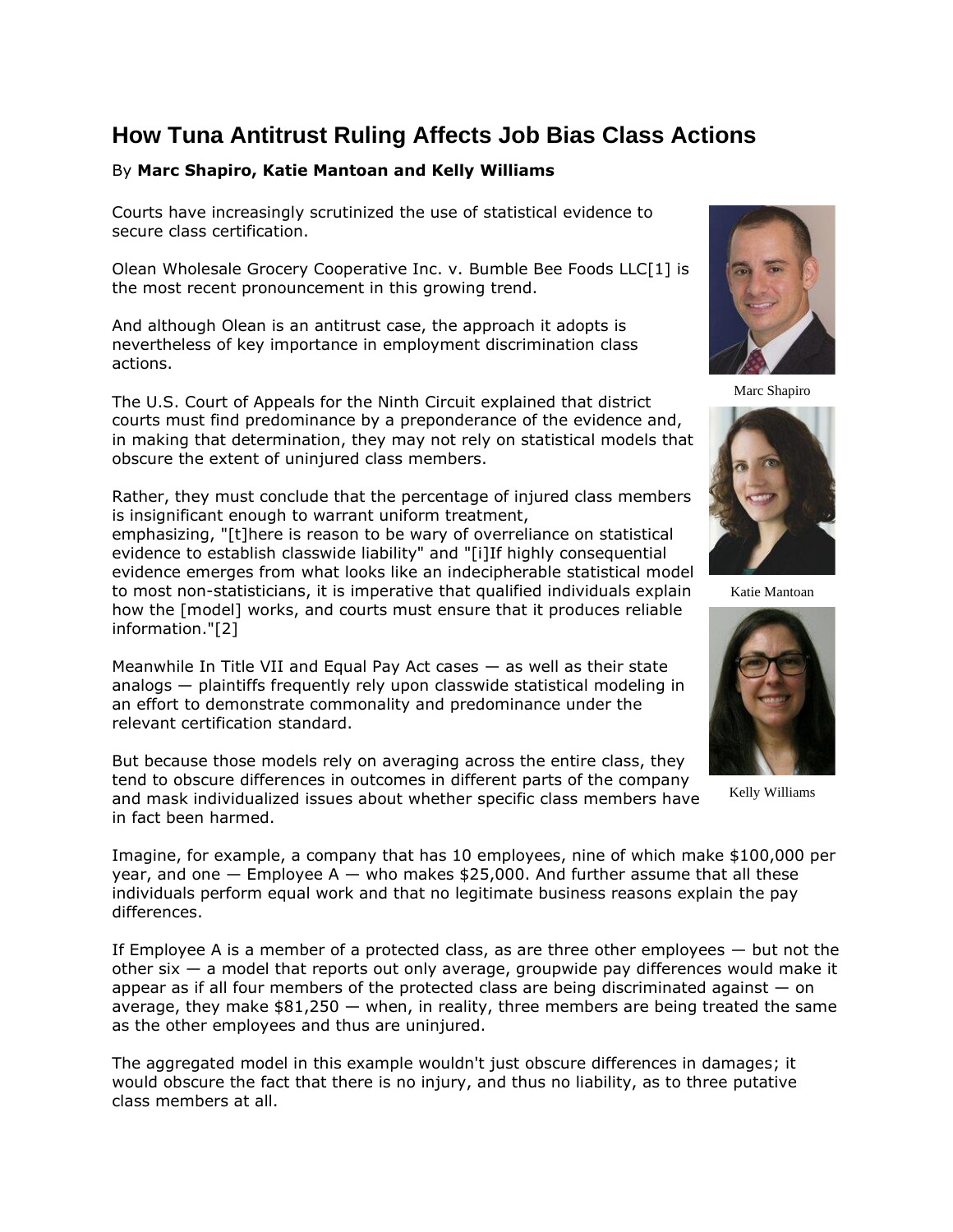Courts have been mindful of efforts to manipulate statistics in this way in an effort to secure class certification. Indeed, the [U.S. Supreme Court](https://www.law360.com/agencies/u-s-supreme-court) itself expressed such skepticism in 2011's [Wal-Mart Stores Inc.](https://www.law360.com/companies/walmart-inc) v. Dukes. Addressing the plaintiffs' nationwide statistical evidence concerning promotion disparities among men and women at Walmart, the Supreme Court explained, "[i]nformation about disparities at the regional and national level does not establish the existence of disparities at individual stores."[3]

## That's because

[a] regional pay disparity ... may be attributable to only a small set of Wal-Mart stores, and cannot by itself establish the uniform, store-by-store disparity upon which the plaintiffs' theory of commonality depends.[4]

Lower courts have echoed these concerns. In Bolden v. Walsh Construction Co., for instance, the [U.S. Court of Appeals for the Seventh Circuit](https://www.law360.com/agencies/u-s-court-of-appeals-for-the-seventh-circuit) rejected the plaintiffs' attempt to rely on statistics to show managers discriminated by giving white and Hispanic workers more overtime. As the court explained,

If [the defendant] had 25 superintendents, 5 of whom discriminated in awarding overtime, aggregate data would show that black workers did worse than white workers  $-$  but that result would not imply that all 25 superintendents behaved similarly, so it would not demonstrate commonality.[5]

Likewise, in Kassman v. [KPMG LLP,](https://www.law360.com/companies/kpmg-international) the court refused to certify a gender discrimination class action notwithstanding the aggregated statistical disparities the plaintiffs presented.

Even crediting the plaintiffs' statistical analysis, the court found no good reason to rely on their nationwide statistics because the relevant decision making took place at the practicearea level.

Thus, the court determined that a finding of disparity in that instance "may be attributable to only a small set of [KPMG decision makers at the practice-area level], and cannot by itself establish the uniform … disparity upon which the plaintiffs' theory of commonality depends." Consequently, the court held that the plaintiffs' statistical evidence was insufficient to show any common issue that would permit a nationwide class.[6]

Nevertheless, the plaintiffs frequently cite to the Supreme Court's more generous approach to the use of statistical sampling in [Tyson Foods Inc.](https://www.law360.com/companies/tyson-foods-inc) v. Bouaphakeo[7] in attempting to elide in-class variation.

Olean imposes important limitations on that reliance. In Olean the defendants, producers of packaged tuna, appealed the district court's order certifying three classes of intermediate or end purchasers of their products.

Defendants argued that the district court improperly ruled that the plaintiffs' statistical evidence of classwide impact satisfied Rule 23(b)(3)'s "predominance" requirement.

The Ninth Circuit held that the plaintiffs' statistical evidence could be used to establish predominance under Rule 23(b)(3) in the case before it because the evidence could have been used to establish liability in each class member's individual suit by demonstrating the antitrust impact of the alleged price fixing.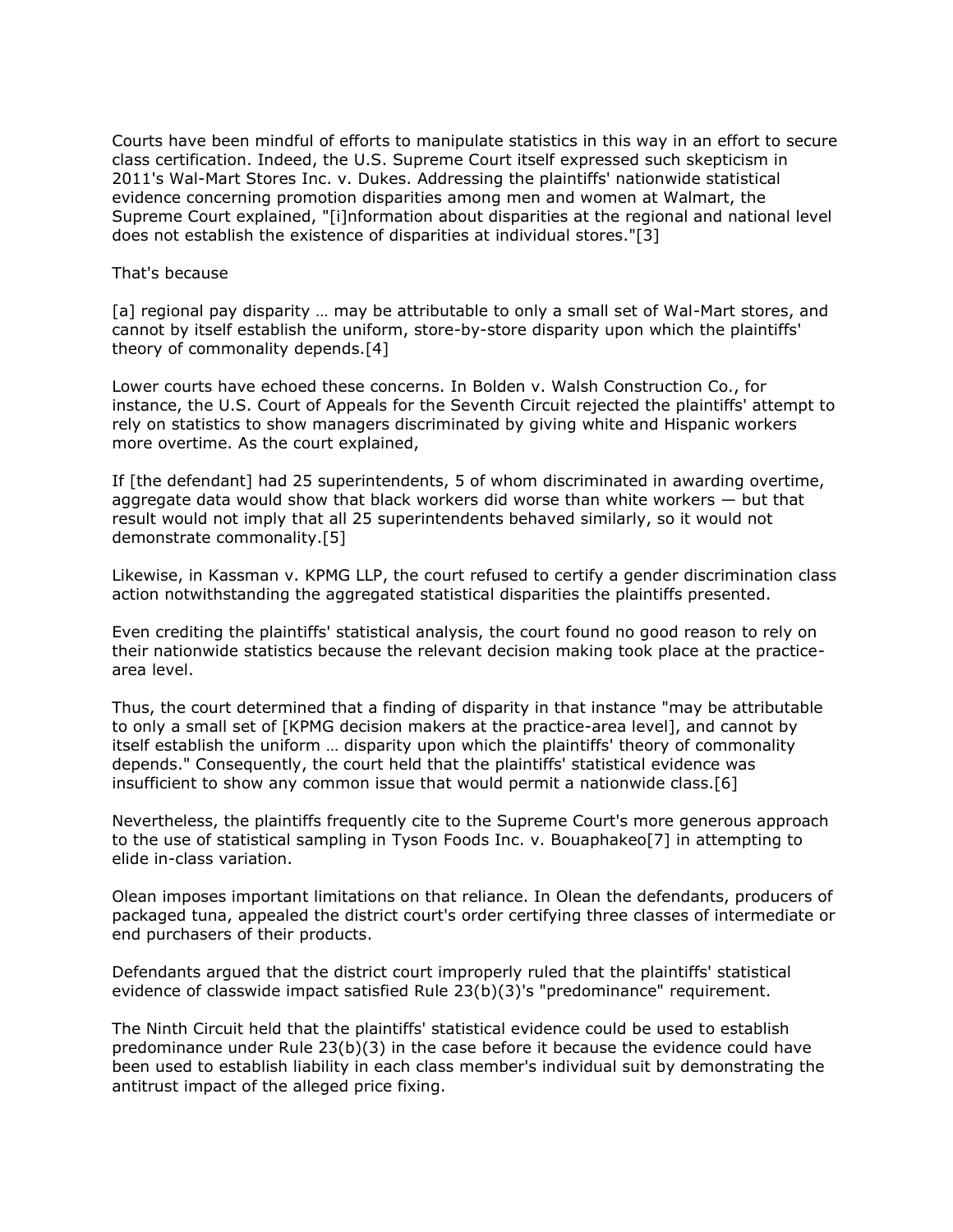Note that this initial requirement  $-$  that aggregated statistic evidence be appropriate for establishing individual claims—is key in the employment context as well, where it can be far harder for the plaintiffs to establish then in the antitrust context. Indeed, in cases where the plaintiffs rely on overly aggregated models and simply report out average differences in employment outcomes, even their experts may concede that those models do not actually demonstrate injury to each putative class member.

If so, allowing the class (including uninjured members) to proceed on such a model would violate the foundational principle that the class action procedural device cannot be used to "abridge, enlarge or modify [a plaintiff's] substantive right[s]."[8]

The Ninth Circuit also held, however, that the trial court erred by certifying the classes in Olean because it failed to resolve the factual disputes concerning the competing experts' methodologies and — crucially — the extent to which the plaintiffs' statistical evidence swept in uninjured individuals.[9] The Ninth Circuit stressed that even though the statistical evidence the plaintiff presented was of a type that could be used to satisfy predominance, courts must still rigorously analyze such statistical evidence at the class certification stage to test its reliability and determine if its modeling does in fact mask individualized differences.[10]

In justifying this requirement, the court pointed to the typically seismic implications of class certification:

Courts cannot relocate the predominance inquiry to the merits stage of the trial. Rule 23 requires this determination be made at the pre-trial stage. And for good reason. Suppose the jury ultimately decides Defendants' expert is right and the plaintiffs' model sweeps in 28% uninjured class members. Too late: the damage has been done. By then, Defendants would have possibly weathered years of litigation at untold costs, only to discover that the case never should have reached the merits at all. Rule 23's objective — that only cases suitable for class adjudication be certified  $-$  would have been effectively undermined. [11]

The Olean court further emphasized that deferring determination of classwide injury effectively "amounts to a delegation of judicial power to the plaintiffs, who can obtain class certification just by hiring a competent expert."[12] As the court underscored, if "'savvy crafting of the evidence' were enough to guarantee predominance, there would be little limit to class certification in our modern world of increasingly sophisticated aggregate proof."[13]

While acknowledging the inevitability that classes will sometimes include uninjured class members, the court explained that when that number becomes great enough, certification is improper. If, for example, the statistics showed that more than one-fourth of the class may not have suffered an injury, it would be improper to find by a preponderance of the evidence that "questions of law or fact common to class members predominate over any questions affecting only individual members."

The impact of Olean would appear significant. Not only did the Ninth Circuit clarify that plaintiffs must satisfy the predominance inquiry by a preponderance of the evidence, it also explained that plaintiffs may no longer cobble together statistical evidence and argue any meaningful scrutiny should be deferred until the merits.

Rather, it cements the requirement that district courts in the Ninth Circuit engage in a meaningful assessment of competing statistical models and determine at the certification stage whether use of a model would result in inclusion of a significant number of uninjured putative class members.